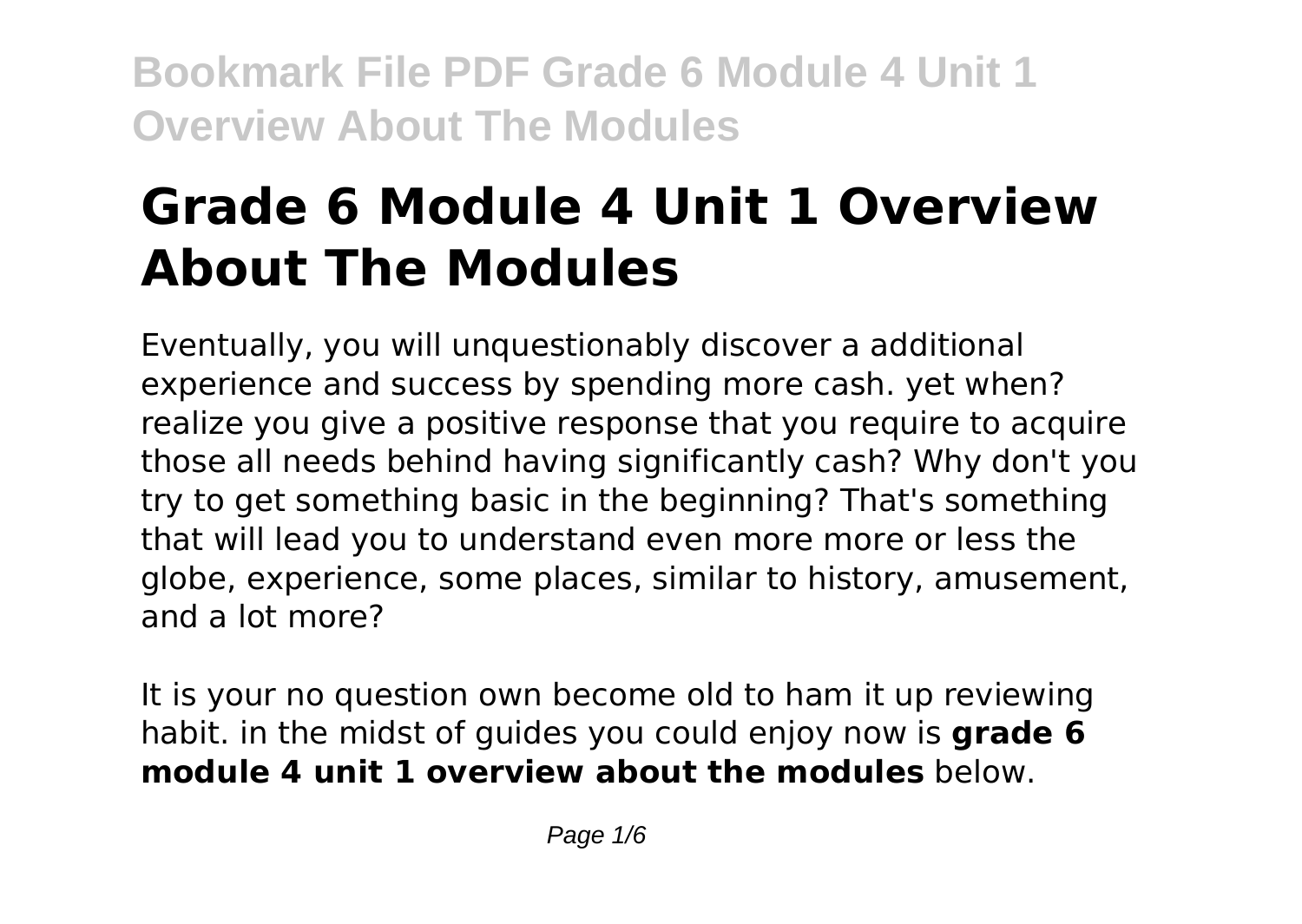Wikisource: Online library of user-submitted and maintained content. While you won't technically find free books on this site, at the time of this writing, over 200,000 pieces of content are available to read.

#### **Grade 6 Module 4 Unit**

Grade 2 Module 6: Foundations of Multiplication and Division. Module 6 lays the conceptual foundation for multiplication and division in Grade 3 and for the idea that numbers other than 1, 10, and 100 can serve as units. Topics in this module include: Formation of Equal Groups, Arrays and Equal Groups, Rectangular Arrays as a Foundation for Multiplication and Division, and The Meaning of Even ...

### **Grade 2 Mathematics Module 6 | EngageNY**

Grade 1 Module 1: Sums and Differences to 10. In this first module of Grade 1, students make significant progress towards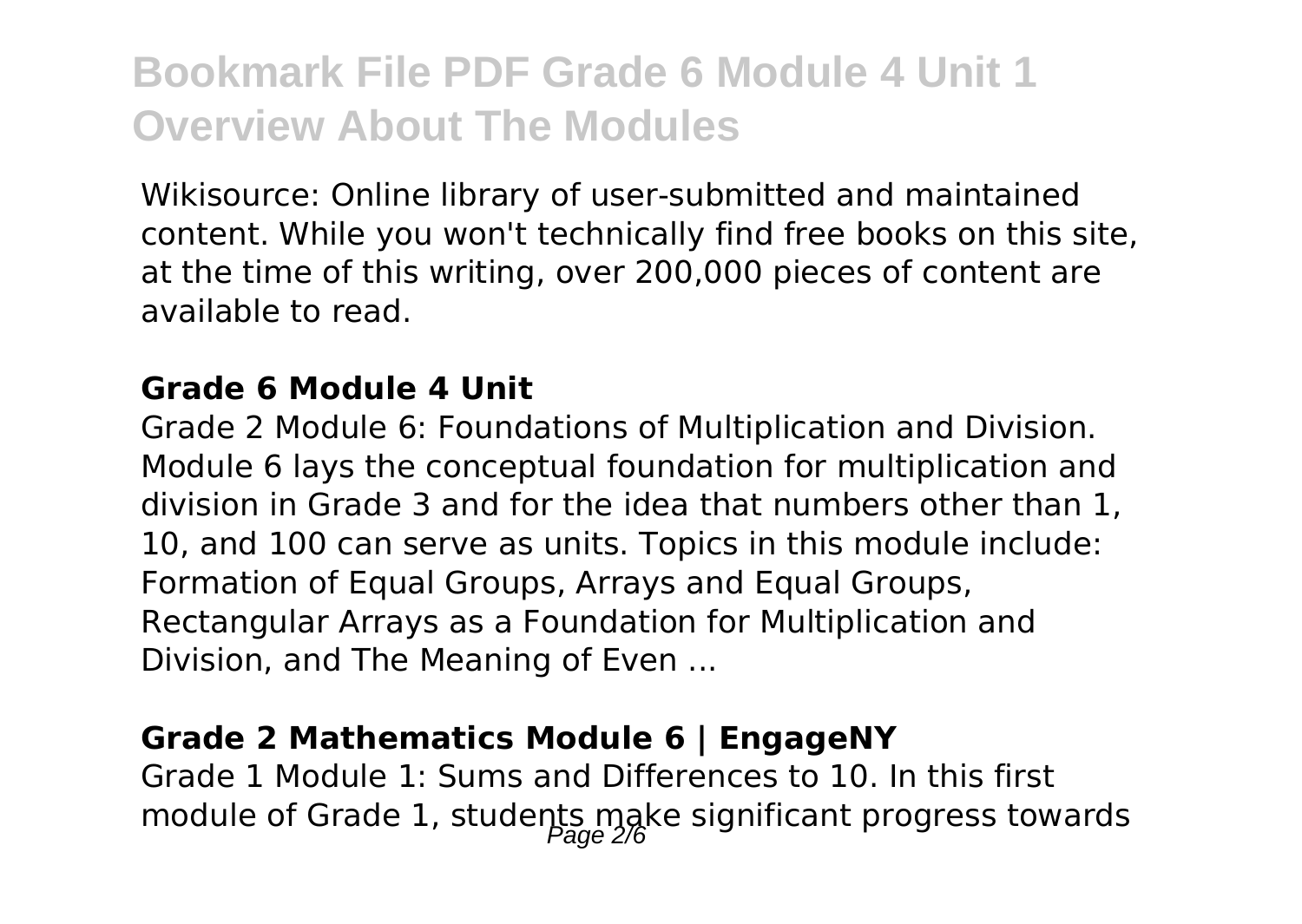fluency with addition and subtraction of numbers to 10 as they are presented with opportunities intended to advance them from counting all to counting on which leads many students then to decomposing and composing addends and total amounts.

#### **Grade 1 Mathematics Module 1 - EngageNY**

Engage NY Eureka Math 5th Grade Module 4 End of Module Assessment Answer Key Eureka Math Grade 5 Module 4 End of Module Assessment Task Answer Key Question 1. Multiply or divide. Draw a model

### **Eureka Math Grade 5 Module 4 End of Module Assessment ...**

Module 4; Module 5; Module 6; Eighth Grade. Home; General Info; Module 1; Module 2; Module 3; Module 4; Module 5; Module 6; Module 7; General. Home; About EMBARC; Eureka Math Curriculum; Curriculum Standards ; Other Resources; Virtual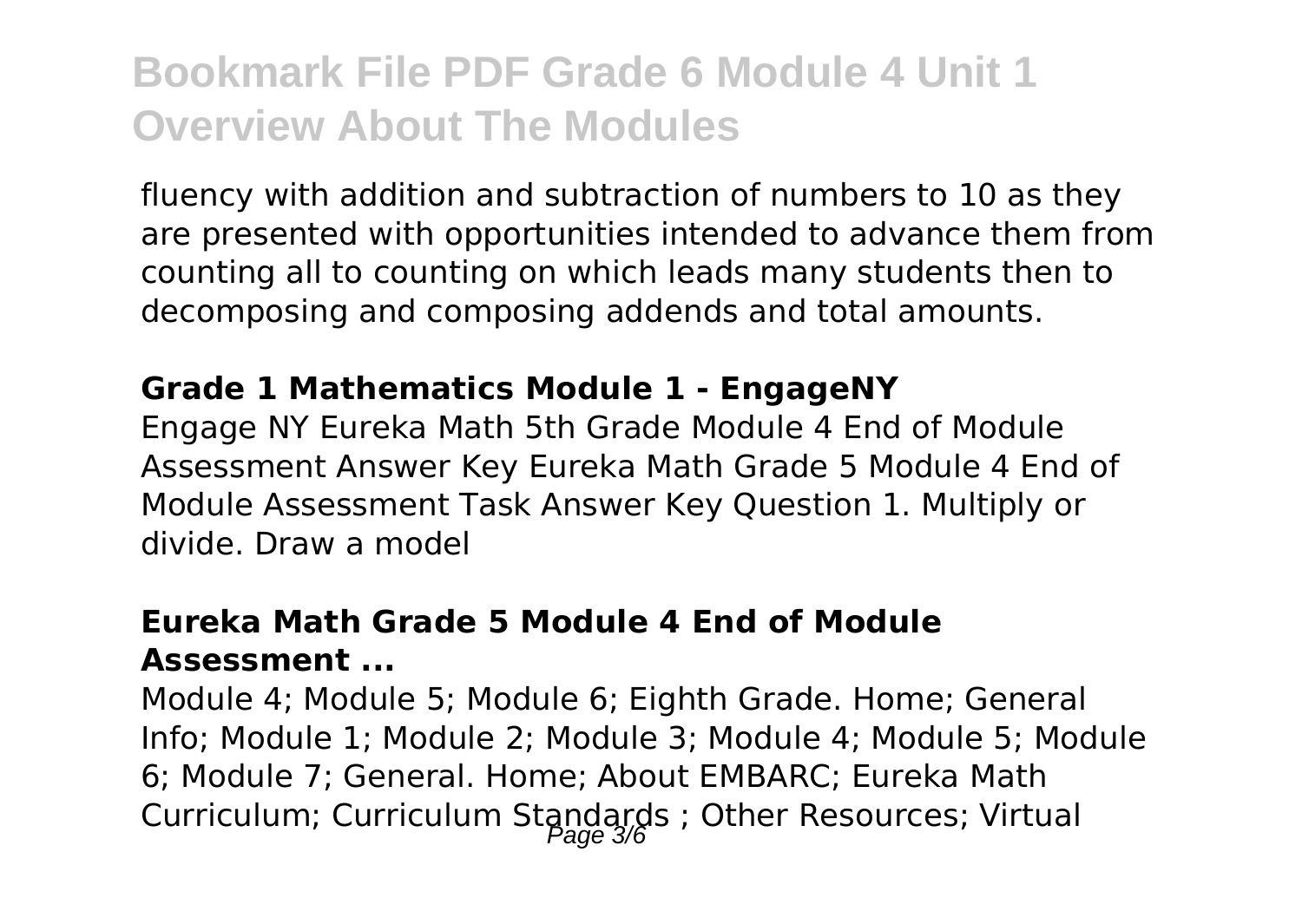Manipulatives; FAQ; Courses; Grade 4; Course categories: A 4th grade resource for teachers using Eureka Math and EngageNY. Search Courses Go. Grade 4 General ...

#### **EMBARC: Grade 4**

CCSS.ELA-Literacy.L.4.6 Acquire and use accurately gradeappropriate general academic and domain-specific words and phrases, including those that signal precise actions, emotions, or states of being (e.g., quizzed, whined, stammered) and that are basic to a particular topic (e.g., wildlife, conservation, and endangered when discussing animal preservation).

#### **English Language Arts Standards » Language » Grade 4**

**...**

Eureka Math 7th Grade Module 1 Topic B Unit Rate and Constant of Proportionality. Eureka Math Grade 7 Module 1 Lesson 7 Answer Key; Eureka Math Grade 7 Module 1 Lesson 8 Answer